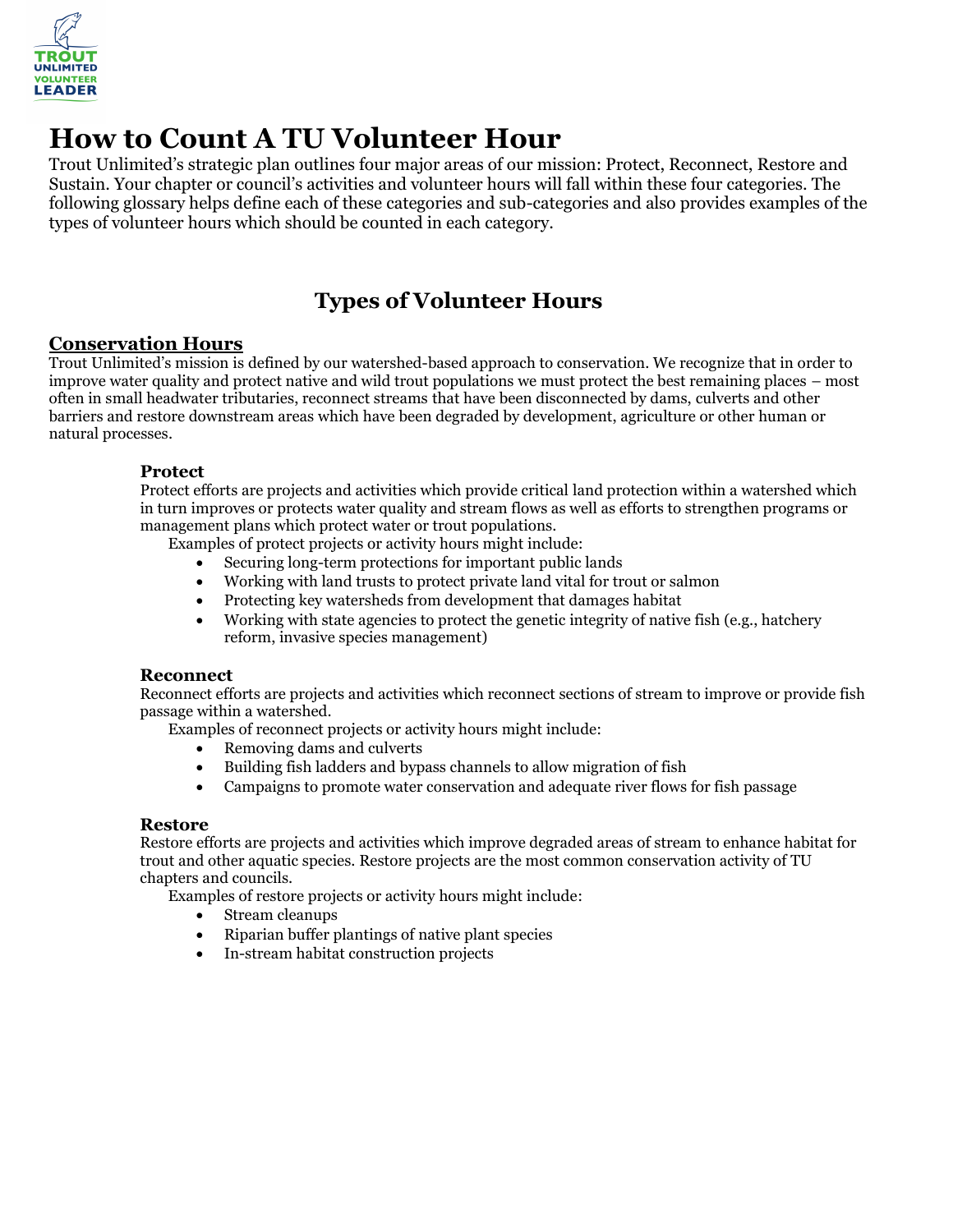#### **Sustain Hours**

Trout Unlimited sustains our work by building volunteer capacity to execute projects that support the conservation plan, informing TU members and the community at large on the importance of coldwater conservation, investing in youth to ensure the perpetuation of TU's mission through future generations, gathering information and data to advise our work and raising funds to support all aspects of our work.

#### **Advocacy**

TU advocates for coldwater protections and a range of mission-related topics on a regular basis. Advocacy activity is most often associated with state council efforts. While chapters and councils must use caution when entering into specific lobbying activities related to a specific bill or piece of legislation, this type of activity is permitted when it does not constitute a "substantial part" of the chapter or council's total hours or expenditures. *(If you are active in lobbying efforts, or considering lobbying, please contact Volunteer Operations staff to discuss the restrictions and limitations you must follow to protect TU's 501(c)3 status.)*

Examples of advocacy projects or activity hours might include:

- Speaking at your local state capital in support or opposition to a specific piece of legislation (such as a riparian buffer bill or statewide water management plan)
- Hosting a "TU Day at the Capitol" to engage and educate lawmakers about your chapter or council's activities, mission and legislative priorities
- Writing letters of support or opposition to local or state agencies regarding specific development proposals

#### **Science**

Science efforts are projects and activities which help gather data and information which can be used in your conservation, advocacy and community outreach work.

- Examples of science projects or activity hours might include:
	- Water temperature monitoring
	- Culvert assessments
	- Macroinvertebrate population studies

#### **Communications**

Communications efforts are vital to the growth and strength of a chapter or council and its ability to be successful in our mission. A chapter or council that communicates effectively is better positioned to attract new members, engage existing members, bring volunteers out to help and more.

Examples of communications activity hours might include:

- Electronic communications such as creation and distribution of e-newsletters of the management and updates to a chapter or council website
- Print communications efforts such as the creation and distribution of chapter hard-mail newsletters and postcards, as well as volunteer time to print and place posters and flyers at fly shops, on community bulletin boards etc…
- Public relations work such as writing and sending press releases and conducting media interviews

#### **Fundraising**

Fundraising efforts are activities which help raise money to support the chapter or council's conservation and, education and other mission-related work.

Examples of fundraising activity hours might include:

- Planning and running an annual banquet (including all hours associated with fundraising committee meetings, prize collection and solicitation by volunteers, setting up the banquet hall and the hours that volunteers and leaders spend running the event itself.)
- Writing and distributing an annual appeal donation mailing
- Time spent writing grant applications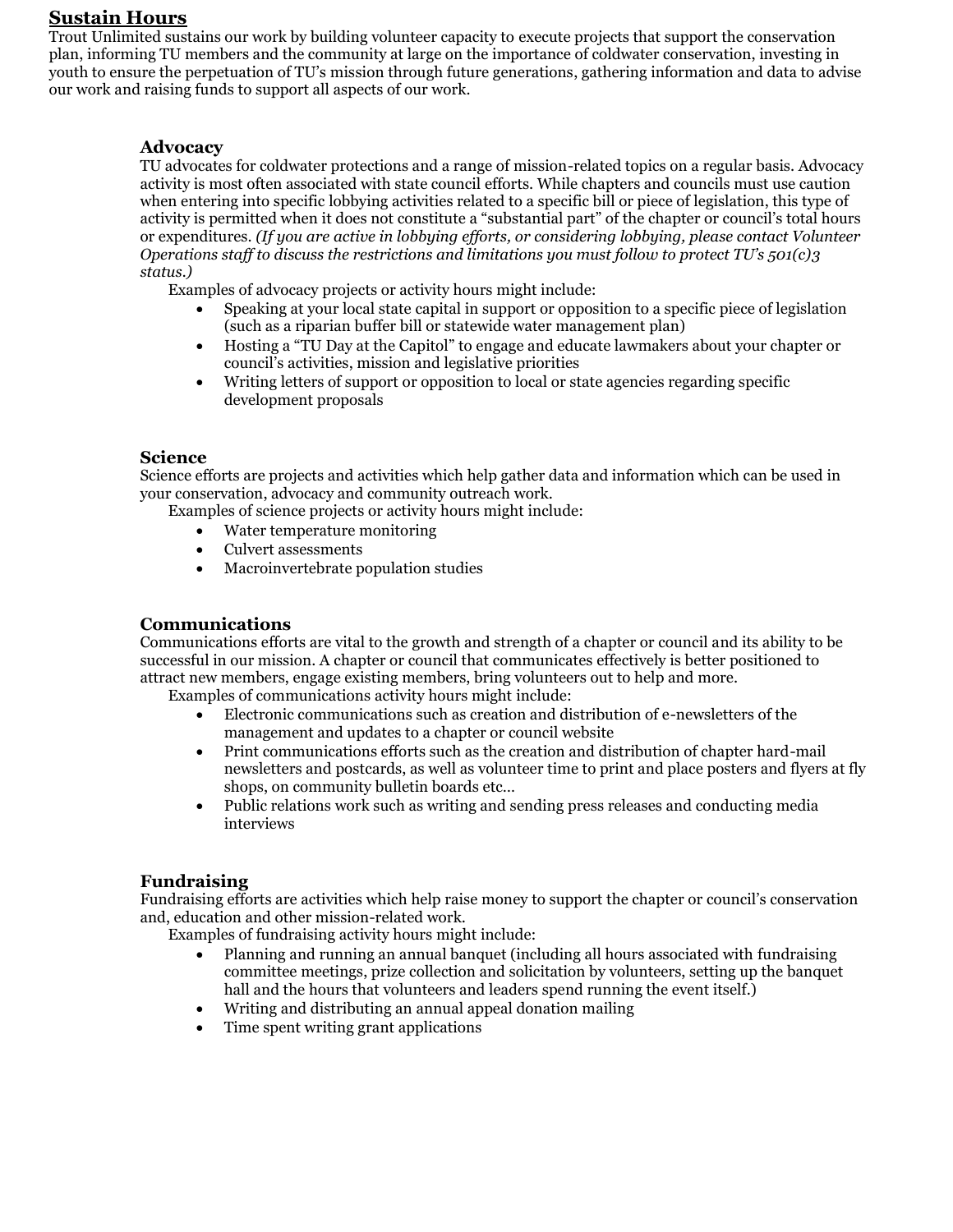#### **Engagement**

Engagement efforts are projects and activities that seek to raise awareness of TU and its work, recruit new members, encourage existing members to participate more fully and to diversify the chapter or council's membership and leadership.

Examples of engagement projects or activity hours might include:

- Making presentations to local community groups such as Kiwanis, Lions or Garden Clubs
- Hosting a table or booth at an area fly fishing exhibition or community festival
- Holding chapter fishing trips or hosting a fly fishing film tour to build a sense of community
- Holding events geared towards women or racial minorities
- Participating in veterans programs to honor and support our service men and women
- Hosting fly fishing or fly tying clinics or classes in the community

#### **Youth Education / Outreach**

Youth Education & Outreach efforts are projects and activities which engage youth under age 18 in conservation and fishing activities. These activities are essential to the growth of TU and the ability of our chapters and councils to sustain their efforts across generations.

Examples of youth education and outreach projects or activity hours might include:

- Hosting a family fishing event or running a youth education camp
- Running Trout in the Classroom or other school-related youth education programs
- Working with Boy Scouts, Girl Scouts or other youth-oriented groups

#### **Management & General**

Management and general efforts are activities which focus primarily on board operations designed to strengthen and grow the chapter or council capacity to conduct our mission work. If possible, most chapter or council board activity should be assigned to one of the other types of hours listed above and should only be called management or general if it is not connected directly to conservation or other sustain efforts.

Examples of management and general activity hours might include:

- Bylaws review and revision
- Budgeting or financial reporting activity
- Hosting chapter or council training sessions for volunteers on management issues

### **When to Count an Hour**

While it is often easy to know when to count a TU volunteer hour, there are other times when volunteer hours are commonly forgotten or left out of the chapter or council reporting. We want your chapter or council to get credit for ALL the incredible volunteer work you do for TU and the following guidance below should help clarify many of the times your hours can and should be counted.

#### **Counting Volunteer Leader's Hours**

There are many common volunteer leader hours which are easy to understand and count, including: attendance at chapter or council board and committee meetings, participation in youth education events or activities, individual time spent by the newsletter editor or webmaster on communications, the treasurer on book-keeping and financial report, the secretary on writing the minutes etc... The following list, however, includes hours that should be counted which are not always easily recognized.

- **Hours spent by chapter or council leaders attending meetings and events** Volunteer leaders should all have a role to play at a chapter meeting or event, including banquets, such as welcoming and greeting new members, speaking with attendees about the chapter's work, inviting members and guests to volunteer. A chapter meeting or event is a work event for the volunteer leaders and the hours should be counted accordingly.
	- o *Example: A chapter meeting is held which is attended by four (4) chapter board members. The meeting lasts 2.5 hours and the board members spend much of the time engaging their members and*